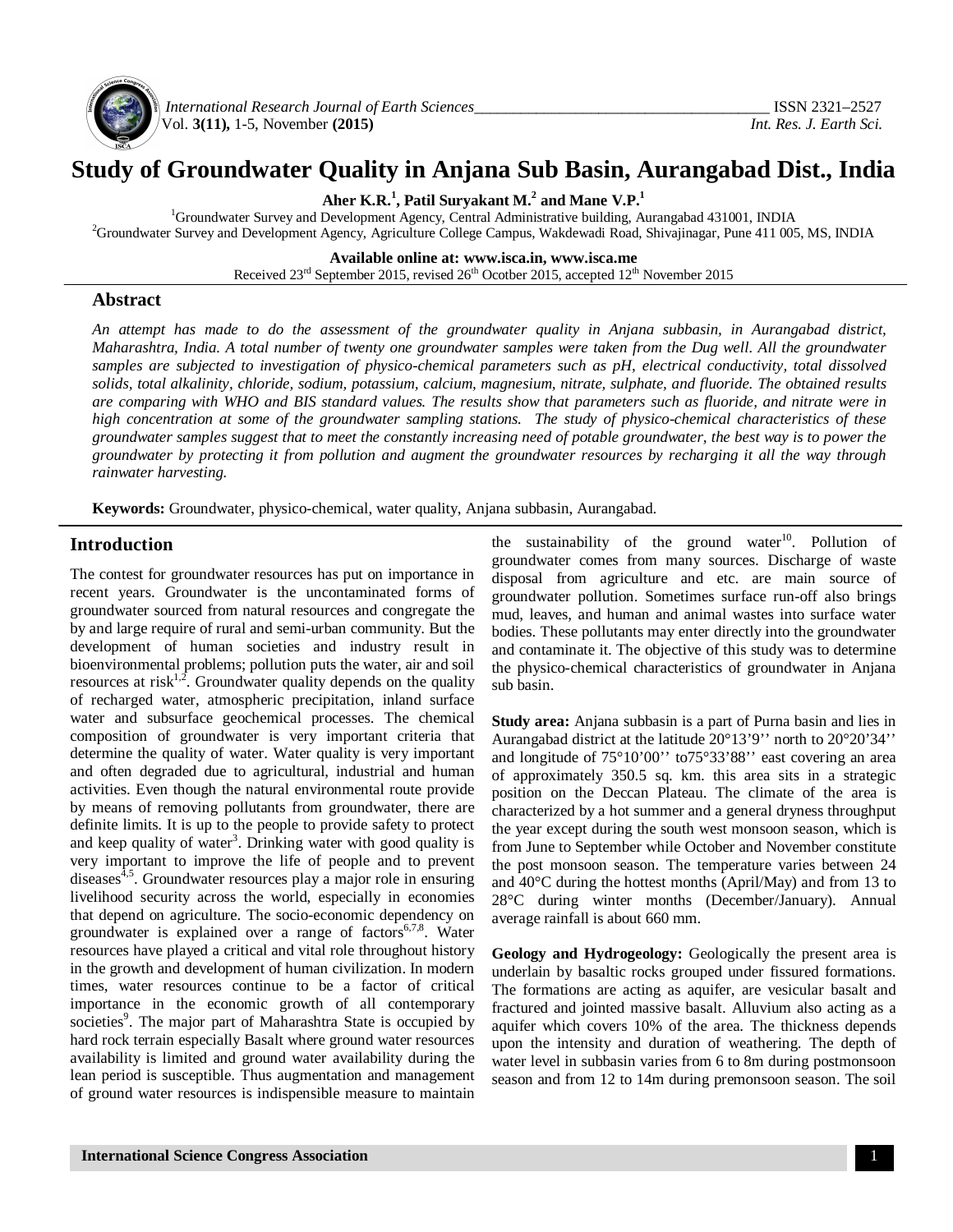is mostly formed from igneous rocks and are black, medium black, shallow and calcareous types.

## **Material and Methods**

In order to assess the physico-chemical parameters, a total of 21 ground water samples from different dugweell were collected in good quality polyethylene bottles of one-litre capacity. Prior to sampling all the sampling containers were washed as well as rinsed with the groundwater. The physical parameters such as pH and electrical conductivity were determined in the field at the time of sample collection. The chemical characteristics were determined immediately in the lab as per the standard methods for examination of water and wastewater $11$  and Trivedi and Goel $12$ . The entire results are compared with standard limit recommended by the Bureau of Indian Standards<sup>13</sup> (BIS), and  $\rm WHO^{14}.$ 

**Hydrogeochemistry:** Understanding the quality of groundwater is important as its quality for the reason that it is the main factor determining its suitability for household, consumption, agricultural and industrial use. The results of the physicochemical analysis are presented in table 1 and table 2 shows the critical parameters exceeding the BIS permissible limits along with the permissible limits for these parameters.

**pH:** The pH values of groundwater ranged from 6.49 to 8.47 with an average value 7.49. This shows that the groundwater of the study area is mainly alkaline in nature and all samples were within the permissible limit prescribed by  $BIS<sup>13</sup>$  (table-1 and table-2).

**Electrical Conductivity (EC):** The value of EC varied from 360µmhos/cm to 1320 µmhos/cm with mean value of 929 µmhos/cm. The maximum limit of EC in drinking water is prescribed as  $1500 \mu m$ hos /cm as per WHO<sup>14</sup> standard. All samples are within the permissible limit (table-1 and table-2).

**Total Dissolves solids (TDS):** The TDS value ranged from 234 to 858 with a mean of 604mg/L. The BIS specifies a desirable total dissolved solids limit of 500mg/l and a maximum permissible limit of 2,000mg/L and study area shows 13 (62%) samples were exceeding desirable limit but within the maximum permissible limit as prescribed by  $BIS<sup>13</sup>$  (table-1 and table-2).

**Calcium** ( $Ca^{++}$ ): Calcium ( $Ca^{++}$ ) values vary from 24 to 157 mg/L with an average value of 80 mg/L. The desirable limit of Calcium  $(Ca^{++})$  for drinking water is specified by  $BIS<sup>13</sup>$  as 75 mg/L and a maximum permissible limit of 200 mg/L. It is observed that 10 (48%) samples were exceeding desirable limit but within the maximum permissible limit (table-1 and table-2).

**Magnesium (Mg++):** Magnesium (Mg**++**) concentration ranges' from 10 mg/L to 68 mg/L with mean values of 32 mg/L. According to  $BIS<sup>13</sup>$  the desirable values of Mg<sup>++</sup> is 30 mg/L and a maximum permissible limit of 100 mg/L where 7 (33%) samples were exceeding desirable limit but are within the maximum permissible limit (table-1 and table-2).

**Total Hardness:** A total hardness value varies from 112 to 496 mg/L with a mean values 331 mg/L. The desirable limit of total hardness (TH) for drinking water is specified by  $BIS<sup>13</sup>$  as 300 mg/L and a maximum permissible limit of 600 mg/L. It is observed that 12 (57 %) of samples were exceeding desirable limit but are within maximum permissible limit (table-1 and table-2).

**Chloride (Cl- ):** The Chloride (Cl**-** ) ion concentration varied between 50 to 244 mg/L with a mean values 128 mg/L. All samples were within maximum permissible limit prescribed by  $BIS<sup>13</sup>$  (table-1 and table-2).

**Total Alkalinity (TA):** Alkalinity is the measure of the capacity of the water to neutralize a strong acid. The Alkalinity in the water is generally imparted by the salts of carbonates, silicates, etc. together with the hydroxyl ions in free state $^{12,15}$ . The bicarbonate alkalinity varies from 44 to 404mg/L with an average value of 227 mg/L (table-1).

**Sodium (Na<sup>+</sup> ) and Potassium (K<sup>+</sup> ):** Sodium and Potassium are present in a number of minerals. The increasing pollution of groundwater has resulted in a substantial increase in the sodium content of drinking water. Sodium (Na) and Potassium (K) values ranged from 26.5 to 101mg/L and 0.1 to 1.9mg/L with an average value of 55 to 0.51mg/L respectively (table-1).

**Sulphate (SO-<sup>4</sup>):** Sulphate content in groundwater is made possible through oxidation, precipitation, solution and concentration, as the water traverses throughout  $rocks<sup>16</sup>$ . The Sulphate (SO<sub>4</sub>) values of groundwater ranged from 14 to 64mg/L with an average value 35 mg/L this show that the all the sample were within the maximum permissible limit prescribed by  $\overline{B}IS^{13}$  (table-1).

**Fluoride (F- ):** The Fluoride content of the samples groundwater ranged from 0.39 to 1.91 mg/L with an average value 1.22mg/L (Table-1). It is observed that 4 (19 %) of samples were exceeding maximum permissible limit prescribed by  $BIS<sup>13</sup>$ (Table-2). The fluoride infectivity in the groundwater point out the existence of fluoride-bearing minerals $17,18$ . Consumption of fluoride-contaminated groundwater (>1.50 mg/l) origin dental fluorosis $19,20$ .

**Nitrate (NO-<sup>3</sup>):** The Nitrate content of the samples groundwater ranged from 12 to 79 mg/L with an average value 49mg/L (table-1). It is observed that 6 (29 %) of samples were exceeding maximum permissible limit prescribed by  $BIS<sup>13</sup>$  (table-2). Nitrate is sensible in occurrence of the groundwater samples of the study area. Household ravage and buried organic stuff have pitch in nitrate to groundwater $21$ .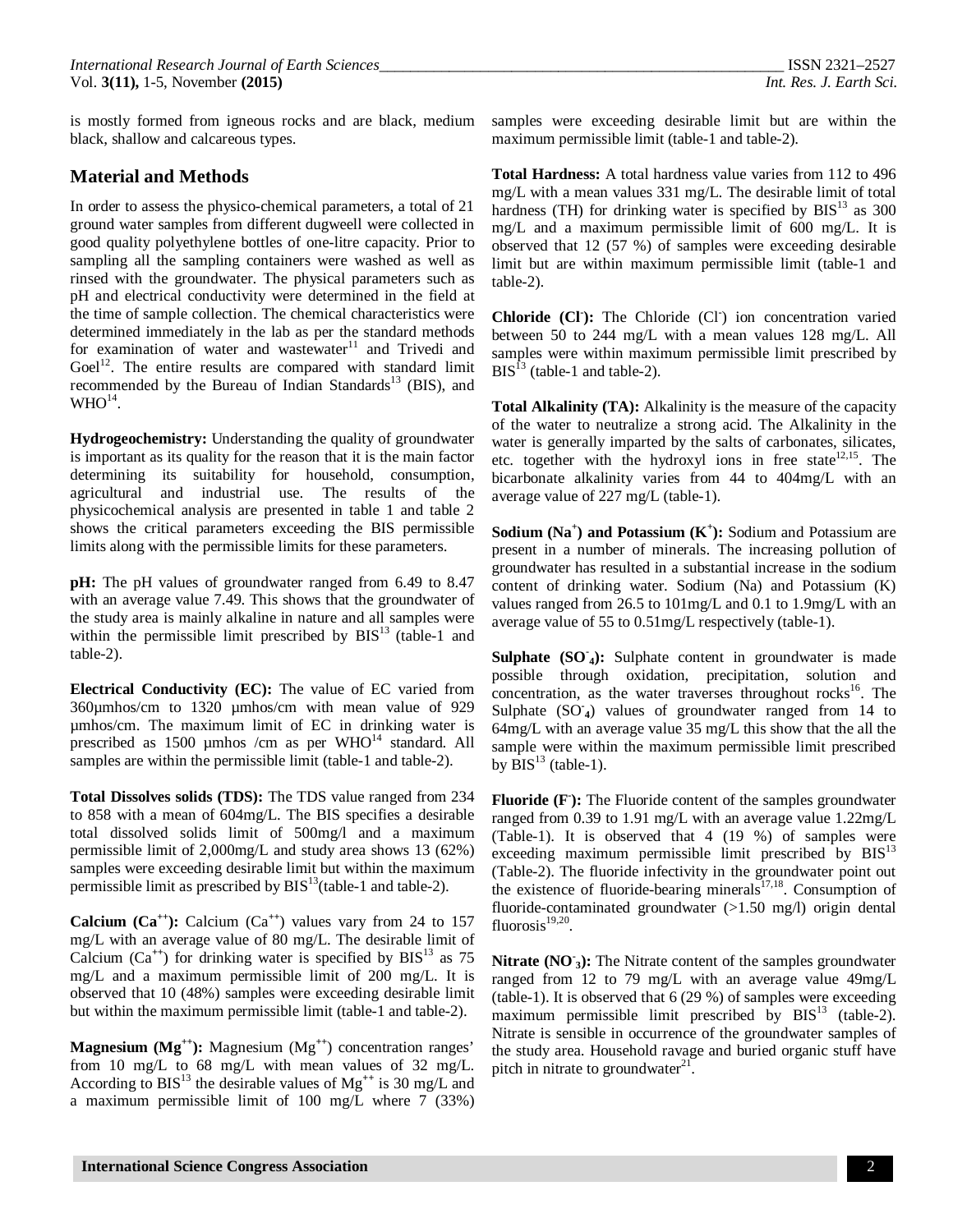|                | Physico-chemical analysis report of Anjana subbasin |              |            |                                 |      |      |      |      |                                   |      |                 |             |                 |
|----------------|-----------------------------------------------------|--------------|------------|---------------------------------|------|------|------|------|-----------------------------------|------|-----------------|-------------|-----------------|
| Sr. No         | pH                                                  | E.C.         | <b>TDS</b> | <b>Total</b><br><b>Hardness</b> | Ca   | Mg   | Na.  | K.   | <b>Total</b><br><b>Alkalinity</b> | $CI$ | SO <sub>4</sub> | $\mathbf F$ | NO <sub>3</sub> |
|                |                                                     | umhos<br>/cm | mg/L       | mg/L                            | mg/L | mg/L | mg/L | mg/L | mg/L                              | mg/L | mg/L            | mg/L        | mg/L            |
| $\mathbf{1}$   | 6.59                                                | 550          | 358        | 180                             | 40   | 19   | 35.6 | 0.4  | 128                               | 68   | 32              | 1.91        | 27              |
| $\overline{2}$ | 7.08                                                | 673          | 437        | 288                             | 98   | 11   | 42   | 0.1  | 164                               | 122  | 22              | 1.34        | 40              |
| 3              | 7.11                                                | 360          | 234        | 112                             | 24   | 13   | 42.8 | 0.1  | 44                                | 70   | 56              | 1.05        | 12              |
| $\overline{4}$ | 7.26                                                | 1080         | 702        | 432                             | 157  | 10   | 55   | 0.1  | 272                               | 176  | 42              | 1.25        | 45              |
| 5              | 7.72                                                | 945          | 614        | 344                             | 115  | 14   | 49   | 0.1  | 168                               | 150  | 54              | 0.77        | 45              |
| $6\,$          | 7.19                                                | 1130         | 735        | 404                             | 101  | 37   | 60.5 | 0.5  | 324                               | 114  | 46              | 1.29        | 50              |
| $\overline{7}$ | 7.71                                                | 1290         | 839        | 496                             | 93   | 64   | 75.9 | 1.5  | 404                               | 142  | 31              | 1.32        | 79              |
| $8\,$          | 7.32                                                | 936          | 608        | 372                             | 82   | 41   | 51   | 1.4  | 356                               | 82   | 14              | 1.4         | 51              |
| 9              | 7.15                                                | 710          | 462        | 280                             | 67   | 27   | 33   | 0.7  | 236                               | 62   | 16              | 1.39        | 42              |
| 10             | 7.01                                                | 750          | 488        | 220                             | 50   | 23   | 26.5 | 0.5  | 184                               | 50   | 25              | 1.03        | 29              |
| 11             | 7.15                                                | 690          | 449        | 252                             | 54   | 28   | 30.5 | 0.4  | 204                               | 58   | 26              | 1.16        | 43              |
| 12             | 7.51                                                | 840          | 546        | 212                             | 62   | 14   | 32.6 | 1.9  | 188                               | 62   | 18              | 1.57        | 28              |
| 13             | 8.32                                                | 1320         | 858        | 272                             | 66   | 26   | 101  | 0.1  | 108                               | 194  | 58.82           | 1.4         | 49              |
| 14             | 8.47                                                | 955          | 621        | 324                             | 58   | 44   | 42.5 | 0.1  | 240                               | 78   | 42.17           | 0.39        | 37              |
| 15             | 8.43                                                | 1222         | 794        | 476                             | 126  | 39   | 79   | 0.1  | 268                               | 222  | 54              | 1.03        | 44              |
| 16             | 7.71                                                | 1101         | 716        | 396                             | 139  | 12   | 79   | 0.1  | 288                               | 162  | 64              | 1.01        | 41              |
| 17             | 7.71                                                | 1020         | 663        | 388                             | 50   | 64   | 62   | 0.6  | 244                               | 182  | 32              | 1.14        | 37              |
| 18             | 7.85                                                | 620          | 403        | 248                             | 67   | 19   | 45   | 0.1  | 160                               | 112  | 23              | 1.53        | 40              |
| 19             | 7.07                                                | 1280         | 832        | 492                             | 85   | 68   | 88   | 0.1  | 312                               | 244  | 31              | 1.04        | 57              |
| 20             | 7.52                                                | 940          | 611        | 368                             | 99   | 29   | 61   | 0.1  | 220                               | 168  | 25              | 0.94        | 47              |
| 21             | 7.35                                                | 1090         | 709        | 392                             | 58   | 60   | 60   | 1.8  | 248                               | 162  | 29              | 1.58        | 54              |
| Min.           | 6.59                                                | 360          | 234        | 112                             | 24   | 10   | 26.5 | 0.1  | 44                                | 50   | 14              | 0.39        | 12              |
| Max.           | 8.47                                                | 1320         | 858        | 496                             | 157  | 68   | 101  | 1.9  | 404                               | 244  | 64              | 1.91        | 79              |
| Average        | 7.49                                                | 929          | 604        | 331                             | 80   | 32   | 55   | 0.51 | 227                               | 128  | 35              | 1.22        | 43              |

**Table-1 Physico-chemical analysis report of Anjana subbasin**

## **Conclusion**

The groundwater samples from the various places of Anjana subbasin area of Aurangabad district were analyzed and the analysis reports shows that the water quality parameters like F **-**  $(19\%)$ , NO<sub>3</sub> (29%), exceeded maximum permissible limit prescribed by Bureau of Indian Standards (BIS) and World health organization (WHO), Guidelines for drinking water. The findings clearly indicate that the groundwater quality is getting deteriorate at some places due to excess use of fertilizer and domestic wastes. To meet the ever increasing need of potable groundwater, the best way is to control the groundwater by protecting it from contamination and increase the groundwater resources by recharging it through rainwater harvesting.

## **Acknowledgements**

The authors are extremely grateful to Authority, Groundwater Survey and Development Agency, for the Support and Encouragement to the author during the course of this work.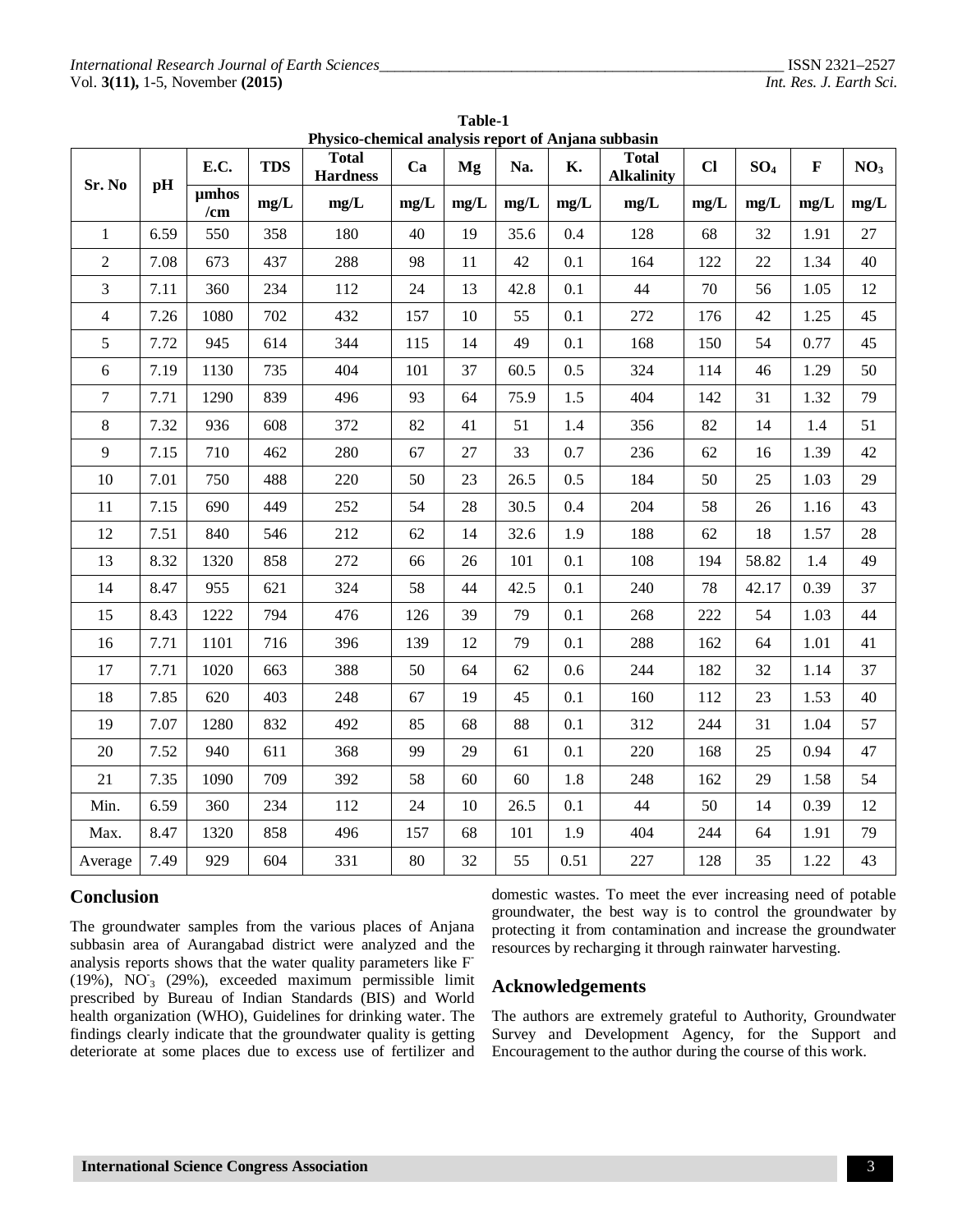| Comparison of the quality parameters of groundwater for urinking purpose |                          |                                |                |                |      |  |  |  |  |  |
|--------------------------------------------------------------------------|--------------------------|--------------------------------|----------------|----------------|------|--|--|--|--|--|
|                                                                          |                          | <b>BIS, 1991 and WHO, 1993</b> |                |                | Mean |  |  |  |  |  |
| Sr.no                                                                    | <b>Highest Desirable</b> | <b>Maximum Permissible</b>     | <b>Minimum</b> | <b>Maximum</b> |      |  |  |  |  |  |
| pH                                                                       | 6.5 to 8.5               | No relaxation                  | 6.59           | 8.47           | 7.49 |  |  |  |  |  |
| EC                                                                       |                          | 1500                           | 360            | 1320           | 929  |  |  |  |  |  |
| <b>TDS</b>                                                               | 500                      | 2000                           | 234            | 858            | 604  |  |  |  |  |  |
| TH                                                                       | 300                      | 600                            | 112            | 496            | 331  |  |  |  |  |  |
| $Ca^{2+}$                                                                | 75                       | 200                            | 24             | 157            | 80   |  |  |  |  |  |
| $Mg^{2+}$                                                                | 30                       | 100                            | 10             | 68             | 32   |  |  |  |  |  |
| $Na+$                                                                    | $\blacksquare$           | 200                            | 26.5           | 101            | 55   |  |  |  |  |  |
| <b>Total Alkalinity</b>                                                  | 200                      | 600                            | 44             | 404            | 227  |  |  |  |  |  |
| $Cl^{-}$                                                                 | 250                      | 1000                           | 50             | 244            | 128  |  |  |  |  |  |
| $SO_4^2$                                                                 | 200                      | 400                            | 14             | 64             | 35   |  |  |  |  |  |
| $NO3-$                                                                   | 45                       | No relaxation                  | 12             | 79             | 43   |  |  |  |  |  |
| $F^-$                                                                    |                          | 1.5                            | 0.39           | 1.91           | 1.22 |  |  |  |  |  |

**Table-2 Comparison of the quality parameters of groundwater for drinking purpose**

### **References**

- **1.** Milovanovic M., Water quality assessment and determination of pollution sources along the Axios/Vardar River, southeast Europe, Desalination, **(213),** 159–173, **(2007)**
- **2.** Das Shreya and Nag S.K., Deciphering groundwater quality for irrigation and domestic purposes–a case study in Suri I and II blocks, Birbhum district, West Bengal, *India, J. Earth Syst. Sci.,* **124(5),** 965–992 **(2015)**
- **3.** Ikhane Philips, Folorunso Adetayo, Shonibare Olufemi, Odukoya Abidun and Shomoye comfort, Hydrochemical study, health implications and interpretation of surface water analysis around rural settlements of Itasin and Okigbode, southwestern Nigeria, *Journal of Applied Sciences Research,* **6(12),** 2042–2050 **(2010)**
- **4.** Adewoya B.L. and Oludura A.O., Efficiency of Morigna Oleifera Seeds Extract on Microflora of Surface and Ground Water, *Journal of Plant Sciences,* **6**, 453-438 **(2007)**
- **5.** Mohamed Hanipha M. and Zahir Hussain A., Study of Groundwater Quality at Dindigul Town, Tamilnadu, India., *International Research Journal of Environment Sciences,* **2(1),** 68-73, **(2013)**
- **6.** Burke J.J. and M. Moench, Groundwater and Society: Resources, Tensions and Opportunities (New York: United Nations), 217, **(2000)**
- **7.** Vijay Shankar P.S., Kulkarni Himanshu and Krishnan Sunderrajan, India's Groundwater Challenge, and the Way Forward, Economic and Political Weekly, EPW, **xlvi (2)**, 37-45, **(2011)**
- **8.** Aher K.R. Patil Suryakant and Mane V.P., Preliminary study in irrigational quality of groundwater sources in parts of Soygaon block, District Aurangabad, India, *International Research Journal of Earth Sciences,* **3(2),** 7-12, **(2015)**
- **9.** Deshpande S.M. and Aher K.R., Hydrogeochemistry and Quality Assessment of Groundwater in Chikalthana Industrial area of Aurangabad, Maharashtra, India, Bionano Frontier, **4(1)**, 157-161 **(2011)**
- **10.** Aher K.R., Patil Suryakant and Mane V.P., Recharge Trench cum Recharge Shaft New Concept for Groundwater Recharge for Sustainability of source : A Case Study., International Journal of Current Medical And Applied Sciences, **6(1),** 17-21 **(2015)**
- **11.** APHA, Standard methods for the examination of water and wastewater (20nd ed.). Washington D.C.: *American Public and Health Association,* **(2002)**
- **12.** Trivedi R.K. and Goel P.K., Chemical and biological methods for water pollution studies. *Environmental Publications Karad,* India, 215*,* **(1984)**
- **13.** BIS Bureau of Indian Standards IS: 10500, Manak Bhavan, New Delhi, India*.* **(1991)**
- **14.** World health organization, Guidelines for drinking water, *Geneva,* (**1)** 52-82*,* **(1993)**
- **15.** Deshpande S.M. and Aher K.R., Evaluation of Groundwater Quality and its Suitability for Drinking and Agriculture use in Parts of Vaijapur, District Aurangabad, MS, India, *Res.J.Chem.Sci.,* **2(1),** 25-31**, (2012)**